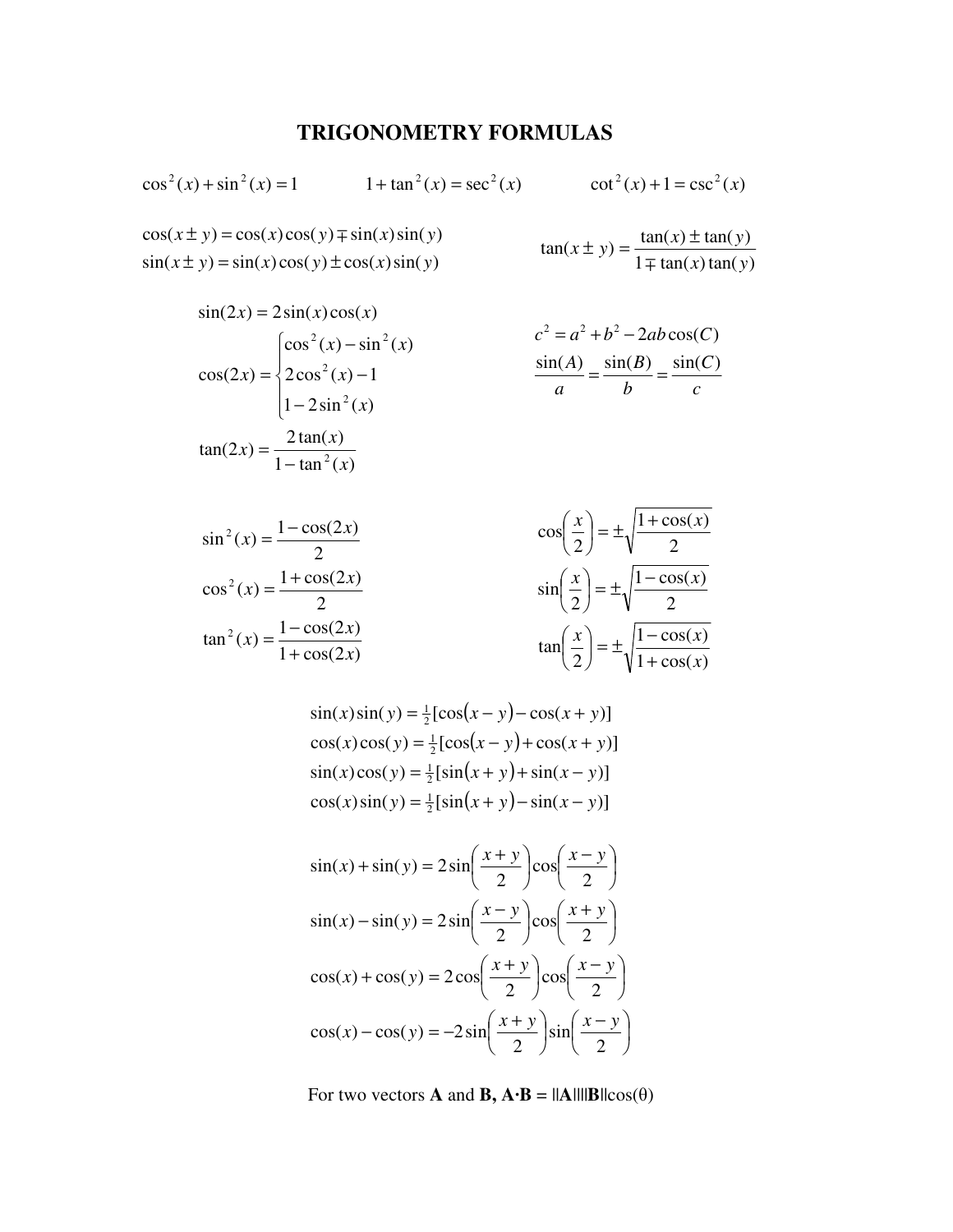The well known results: soh, cah, toa

soh: s stands for sine, o stands for opposite and h stands for hypotenuse,  $\sin x = \frac{\sigma}{\sigma}$ *h* = cah: c stands for cosine, a stands for adjacent h stands for hypotenuse,  $\cos x = \frac{a}{b}$ *h*  $=\frac{a}{b}$  h o  $\vert$ o toa: t stands for tan, o stands for opposite and a stands for adjacent,  $\tan x = \frac{0}{x}$ *a*  $=\frac{0}{-}$   $\overline{a}$ Where *x* is the angle between the hypotenuse and the adjacent.

Other three trigonometric functions have the following relations:

$$
\csc x = \frac{1}{\sin x} = \frac{h}{o}, \sec x = \frac{1}{\cos x} = \frac{h}{a} \text{ and } \cot x = \frac{1}{\tan x} = \frac{a}{o}
$$

## **Important values:**

|        | $\Omega$  | $30^0 = \frac{\pi}{4}$<br>6             | $45^{\circ} = \frac{\pi}{4}$ | $60^{\circ} = \frac{\pi}{4}$<br>3 | $90^0 = \frac{\pi}{2}$ |
|--------|-----------|-----------------------------------------|------------------------------|-----------------------------------|------------------------|
| sin    |           | $\overline{2}$                          | $\sqrt{2}$<br>$\overline{2}$ | $\sqrt{3}$<br>$\overline{2}$      |                        |
| $\cos$ |           | $\sqrt{3}$<br>$\overline{2}$            | $\sqrt{2}$<br>$\overline{2}$ | $\overline{2}$                    | $\overline{0}$         |
| tan    | $\theta$  | $\overline{\sqrt{3}}$                   |                              | $\sqrt{3}$                        | undefined              |
| csc    | undefined | $\overline{2}$                          | $\sqrt{2}$                   | $rac{2}{\sqrt{3}}$                |                        |
| sec    | 1         | $\overline{c}$<br>$\overline{\sqrt{3}}$ | $\sqrt{2}$                   | $\overline{2}$                    | undefined              |
| cot    | undefined | $\sqrt{3}$                              |                              | $\overline{\sqrt{3}}$             | $\overline{0}$         |

 $\sin(n\pi \pm x) =$  [?]sin x,  $\cos(n\pi \pm x) =$  [?]cos x,  $\tan(n\pi \pm x) =$  [?]tan x, the sign ? is for plus or minus depending on the position of the terminal side. One may remember the four-quadrant rule: (**A**ll **Students Take Calculus:**  $A = all$ ,  $S = sine$ ,  $T = tan$ ,  $C = cosine$ )